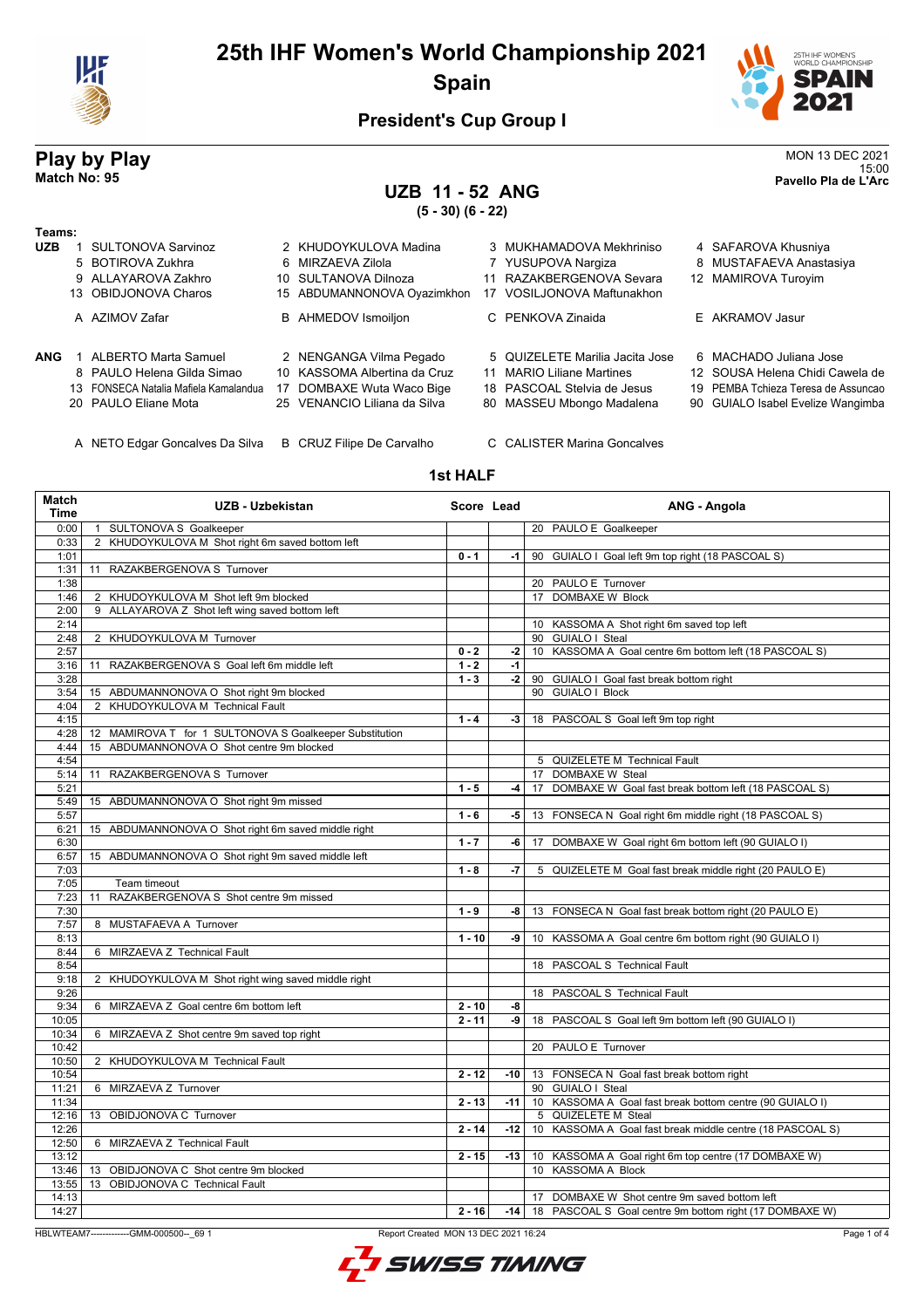



### **President's Cup Group I**

**Play by Play**<br>MON 13 DEC 2021<br>Pavello Pla de L'Arc 15:00 **Match No: 95 Pavello Pla de L'Arc**

#### **UZB 11 - 52 ANG (5 - 30) (6 - 22)**

**1st HALF**

| <b>Match</b><br>Time | UZB - Uzbekistan                                                       |          | Score Lead | ANG - Angola                                              |  |
|----------------------|------------------------------------------------------------------------|----------|------------|-----------------------------------------------------------|--|
| 14:51                | 4 SAFAROVA K Technical Fault                                           |          |            |                                                           |  |
| 14:54                |                                                                        |          |            | Team timeout                                              |  |
| 14:59                | OBIDJONOVA C Shot centre 9m blocked<br>13                              |          |            | 25 VENANCIO L Block                                       |  |
| 15:13                |                                                                        |          |            | 25 VENANCIO L Shot centre 6m saved middle centre          |  |
| 15:29                | 13 OBIDJONOVA C Technical Fault                                        |          |            |                                                           |  |
| 15:40                |                                                                        | $2 - 17$ | $-15$      | 8 PAULO H Goal flying throw top right (19 PEMBA T)        |  |
| 16:14                | SAFAROVA K Turnover<br>$\overline{4}$                                  |          |            | 19 PEMBA T Steal                                          |  |
| 16:22                |                                                                        | $2 - 18$ | $-16$      | 19 PEMBA T Goal fast break middle left (8 PAULO H)        |  |
| 16:49                | 15 ABDUMANNONOVA O Turnover                                            |          |            |                                                           |  |
| 17:13                |                                                                        |          |            | 19 PEMBA T Shot centre 6m saved bottom right              |  |
| 17:18                | 2 KHUDOYKULOVA M Turnover                                              |          |            |                                                           |  |
| 17:45                |                                                                        | $2 - 19$ | $-17$      | 8 PAULO H Goal centre 6m top centre (2 NENGANGA V)        |  |
| 17:54                | YUSUPOVA N Turnover<br>$\overline{7}$                                  |          |            |                                                           |  |
| 18:05                |                                                                        | $2 - 20$ | -18        | 6 MACHADO J Goal fast break top right                     |  |
| 18:38                | VOSILJONOVA M Shot centre 9m missed<br>17                              |          |            |                                                           |  |
| 18:51                |                                                                        | $2 - 21$ | -19        | 25 VENANCIO L Goal flying throw bottom left (6 MACHADO J) |  |
| 19:18                | RAZAKBERGENOVA S Turnover<br>11                                        |          |            | 2 NENGANGA V Steal                                        |  |
| 19:26                |                                                                        |          |            | 80 MASSEU M Shot fast break missed                        |  |
| 19:46                | 15 ABDUMANNONOVA O Turnover                                            |          |            |                                                           |  |
| 19:55                | 3 MUKHAMADOVA M Steal                                                  |          |            | 19 PEMBA T Turnover (FB)                                  |  |
| 20:39                |                                                                        |          |            | 11 MARIO L Warning (yellow card)                          |  |
| 20:57                | 17 VOSILJONOVA M Turnover                                              |          |            |                                                           |  |
| 21:24                |                                                                        | $2 - 22$ | -20        | 2 NENGANGA V Goal right 9m bottom left (8 PAULO H)        |  |
| 21:47                | VOSILJONOVA M Shot centre 9m blocked<br>17                             |          |            | 25 VENANCIO L Block                                       |  |
| 22:04                | RAZAKBERGENOVA S Shot right 9m saved bottom right<br>11                |          |            |                                                           |  |
| 22:16                |                                                                        |          |            | 6 MACHADO J Shot right wing missed                        |  |
| 22:46                | 6 MIRZAEVA Z Shot right 9m missed                                      |          |            |                                                           |  |
| 23:17                |                                                                        | $2 - 23$ | -21        | 8 PAULO H Goal centre 6m top left                         |  |
| 23:39                | RAZAKBERGENOVA S Turnover<br>11                                        |          |            |                                                           |  |
| 23:47                |                                                                        | $2 - 24$ | $-22$      | 2 NENGANGA V Goal centre 6m top right                     |  |
| 24:21                | RAZAKBERGENOVA S Shot left 9m saved middle right<br>11                 |          |            |                                                           |  |
| 24:28                |                                                                        | $2 - 25$ | $-23$      | 6 MACHADO J Goal fast break bottom right (25 VENANCIO L)  |  |
| 25:05                | 3 MUKHAMADOVA M Goal left wing top right (17 VOSILJONOVA M)            | $3 - 25$ | $-22$      |                                                           |  |
| 25:27                |                                                                        | $3 - 26$ | $-23$      | 19 PEMBA T Goal right 6m bottom left                      |  |
| 26:28                | 6 MIRZAEVA Z Shot centre 9m blocked                                    |          |            | 25 VENANCIO L Block                                       |  |
| 26:39                | 13 OBIDJONOVA C Shot left 9m saved bottom left                         |          |            |                                                           |  |
| 26:46                |                                                                        |          |            | 19 PEMBA T Shot fast break saved bottom left              |  |
| 26:51                | 12 MAMIROVA T Turnover                                                 |          |            |                                                           |  |
| 27:14                |                                                                        | $3 - 27$ | -24        | 25 VENANCIO L Goal right 6m top left (6 MACHADO J)        |  |
| 27:30                | YUSUPOVA N Goal right 6m bottom right (6 MIRZAEVA Z)<br>$\overline{7}$ | $4 - 27$ | $-23$      |                                                           |  |
| 27:54                |                                                                        | $4 - 28$ | $-24$      | 8 PAULO H Goal centre 6m bottom right (80 MASSEU M)       |  |
| 28:28                | 6 MIRZAEVA Z Goal centre 9m bottom left (8 MUSTAFAEVA A)               | $5 - 28$ | $-23$      |                                                           |  |
| 28:49                |                                                                        | $5 - 29$ | -24        | 80 MASSEU M Goal left wing top right (8 PAULO H)          |  |
| 29:29                | 8 MUSTAFAEVA A Technical Fault                                         |          |            |                                                           |  |
| 29:49                |                                                                        | $5 - 30$ | $-25$      | 8 PAULO H Goal centre 9m bottom right (2 NENGANGA V)      |  |
| 29:58                |                                                                        |          |            | 19 PEMBA T 2-minutes suspension                           |  |

#### **2nd HALF**

| Match<br>Time | UZB - Uzbekistan                                                      | Score Lead |       | ANG - Angola                                             |
|---------------|-----------------------------------------------------------------------|------------|-------|----------------------------------------------------------|
| 30:00         | MAMIROVA T Goalkeeper<br>12                                           |            |       | 12 SOUSA H Goalkeeper                                    |
| 30:22         |                                                                       | $5 - 31$   | $-26$ | 10 KASSOMA A Goal right 6m bottom left (13 FONSECA N)    |
| 30:46         | OBIDJONOVA C Goal centre 6m bottom centre (11 RAZAKBERGENOVA S)<br>13 | $6 - 31$   | $-25$ |                                                          |
| 31:13         | YUSUPOVA N 2-minutes suspension                                       |            |       |                                                          |
| 31:28         |                                                                       |            |       | 13 FONSECA N Shot right wing saved top right             |
| 31:57         | 13<br><b>OBIDJONOVA C Technical Fault</b>                             |            |       |                                                          |
| 32:24         |                                                                       | $6 - 32$   | $-26$ | DOMBAXE W Goal right 6m bottom left (90 GUIALO I)<br>17  |
| 33:07         | RAZAKBERGENOVA S Technical Fault<br>11                                |            |       |                                                          |
| 33:10         |                                                                       | $6 - 33$   | $-27$ | 5 QUIZELETE M Goal fast break top left (10 KASSOMA A)    |
| 34:07         | KHUDOYKULOVA M Technical Fault                                        |            |       |                                                          |
| 34:28         |                                                                       |            |       | VENANCIO L for 12 SOUSA H Empty goal<br>25               |
| 35:03         |                                                                       |            |       | 12 SOUSA H for 5 QUIZELETE M Goalkeeper back             |
| 35:02         |                                                                       | $6 - 34$   | $-28$ | 8 PAULO H Goal centre 6m top right (10 KASSOMA A)        |
| 35:32         | OBIDJONOVA C Goal centre 9m bottom left<br>13                         | $7 - 34$   | $-27$ |                                                          |
| 35:56         |                                                                       | $7 - 35$   | $-28$ | DOMBAXE W Goal right 6m middle right (90 GUIALO I)<br>17 |
| 36:36         | 2 KHUDOYKULOVA M Shot centre 9m blocked                               |            |       | 25 VENANCIO L Block                                      |
| 36:45         | RAZAKBERGENOVA S Turnover<br>11                                       |            |       |                                                          |
| 36:59         |                                                                       |            |       | QUIZELETE M for 12 SOUSA H Empty goal<br>5               |

HBLWTEAM7-------------GMM-000500--\_69 1 Report Created MON 13 DEC 2021 16:24

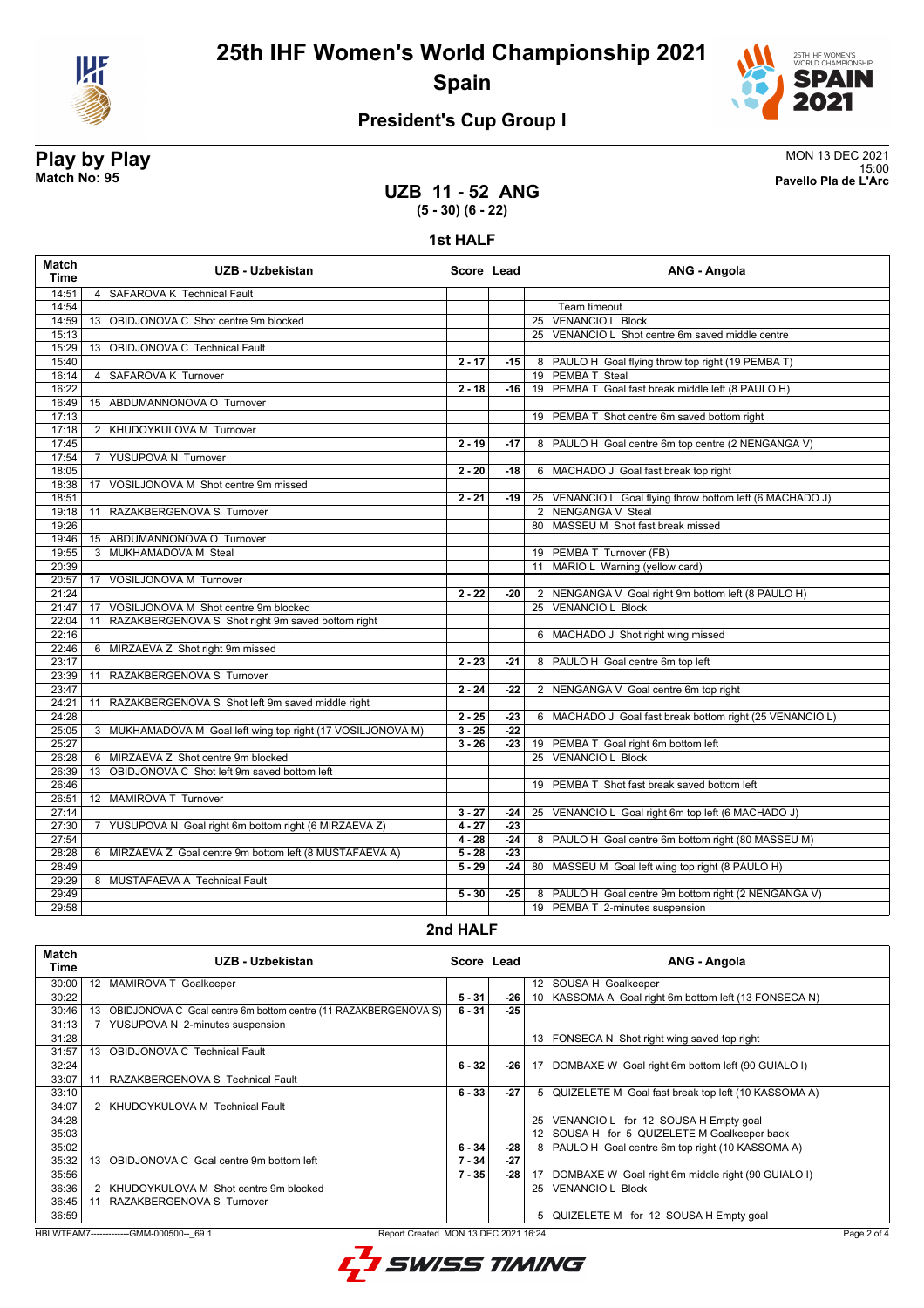



### **President's Cup Group I**

# **Play by Play**<br>MON 13 DEC 2021<br>Pavello Pla de L'Arc

**UZB 11 - 52 ANG**

15:00 **Match No: 95 Pavello Pla de L'Arc**

## **(5 - 30) (6 - 22)**

**2nd HALF**

| <b>Match</b><br>Time | UZB - Uzbekistan                                                        |           | Score Lead | ANG - Angola                                               |
|----------------------|-------------------------------------------------------------------------|-----------|------------|------------------------------------------------------------|
| 36:58                |                                                                         |           |            | 18 PASCOAL S Turnover                                      |
| 37:05                | 13 OBIDJONOVA C Turnover                                                |           |            |                                                            |
| 37:11                |                                                                         | $7 - 36$  | -29        | 13 FONSECA N Goal right wing bottom left (17 DOMBAXE W)    |
| 37:17                |                                                                         |           |            | 12 SOUSA H for 90 GUIALO I Goalkeeper back                 |
| 37:17                | 7 YUSUPOVA N Shot centre 9m blocked                                     |           |            | 25 VENANCIO L Block                                        |
| 37:23                |                                                                         |           |            | 90 GUIALO I for 12 SOUSA H Empty goal                      |
| 37:52                |                                                                         |           |            | 12 SOUSA H for 5 QUIZELETE M Goalkeeper back               |
| 37:51                |                                                                         | $7 - 37$  | -30        | 90 GUIALO I Goal left 9m top right (8 PAULO H)             |
| 38:00                | SULTONOVA S for 12 MAMIROVA T Goalkeeper Substitution<br>$\overline{1}$ |           |            |                                                            |
| 38:15                | VOSILJONOVA M Technical Fault<br>17                                     |           |            |                                                            |
| 38:21                |                                                                         | $7 - 38$  | -31        | KASSOMA A Goal fast break top left (17 DOMBAXE W)<br>10    |
| 38:54<br>39:01       | 13 OBIDJONOVA C Technical Fault                                         | $7 - 39$  | $-32$      | 13 FONSECA N Goal fast break middle left (12 SOUSA H)      |
| 39:28                | 2 KHUDOYKULOVA M Turnover                                               |           |            | 13 FONSECA N Steal                                         |
| 39:33                |                                                                         | $7 - 40$  | $-33$      | 13 FONSECA N Goal fast break bottom left                   |
| 39:55                | 2 KHUDOYKULOVA M Goal right 6m bottom left (11 RAZAKBERGENOVA S)        | $8 - 40$  | $-32$      |                                                            |
| 40:10                |                                                                         |           |            | 5 QUIZELETE M for 12 SOUSA H Empty goal                    |
| 40:44                |                                                                         |           |            | 12 SOUSA H for 90 GUIALO I Goalkeeper back                 |
| 40:40                |                                                                         |           |            | 17 DOMBAXE W Shot right 6m saved middle right              |
| 41:07                |                                                                         |           |            | 10 KASSOMA A 2-minutes suspension                          |
| 41:25                | 7 YUSUPOVA N Goal centre 6m bottom centre (8 MUSTAFAEVA A)              | $9 - 40$  | $-31$      |                                                            |
| 41:41                |                                                                         |           |            | 5 QUIZELETE M for 12 SOUSA H Empty goal                    |
| 42:08                |                                                                         |           |            | 12 SOUSA H for 90 GUIALO I Goalkeeper back                 |
| 42:05                |                                                                         |           |            | 90 GUIALO I Shot centre 9m post                            |
| 42:11                | 13 OBIDJONOVA C Shot centre 9m missed                                   |           |            |                                                            |
| 42:25                |                                                                         |           |            | 5 QUIZELETE M for 12 SOUSA H Empty goal                    |
| 42:47                |                                                                         |           |            | 12 SOUSA H for 5 QUIZELETE M Goalkeeper back               |
| 42:46                |                                                                         | $9 - 41$  | -32        | 25 VENANCIO L Goal centre 6m middle right (90 GUIALO I)    |
| 43:05                | RAZAKBERGENOVA S Turnover<br>11                                         |           |            | 8 PAULO H Steal                                            |
| 43:12                |                                                                         | $9 - 42$  | -33        | 13 FONSECA N Goal fast break bottom right (8 PAULO H)      |
| 43:46                | 8 MUSTAFAEVA A Turnover                                                 |           |            | 17 DOMBAXE W Steal                                         |
| 43:52                |                                                                         | $9 - 43$  | $-34$      | 10 KASSOMA A Goal fast break bottom left (13 FONSECA N)    |
| 44:21                | 6 MIRZAEVA Z Goal left 6m middle right (2 KHUDOYKULOVA M)               | $10 - 43$ | $-33$      |                                                            |
| 44:28                |                                                                         |           |            | 5 QUIZELETE M for 12 SOUSA H Empty goal                    |
| 44:47                |                                                                         | $10 - 44$ | $-34$      | 5 QUIZELETE M Goal flying throw middle right               |
| 44:53                |                                                                         |           |            | 12 SOUSA H for 5 QUIZELETE M Goalkeeper back               |
| 45:46                | 2 KHUDOYKULOVA M Shot centre 9m blocked                                 |           |            | 25 VENANCIO L Block                                        |
| 45:53                |                                                                         |           |            | 12 SOUSA H Turnover                                        |
| 46:16<br>46:16       | 5 BOTIROVA Z Shot right 6m saved bottom left                            |           |            | Team timeout                                               |
| 46:49                |                                                                         | $10 - 45$ | -35        | 6 MACHADO J Goal right wing middle right (2 NENGANGA V)    |
| 47:06                | 6 MIRZAEVA Z Shot centre 9m saved bottom centre                         |           |            |                                                            |
| 47:21                |                                                                         |           |            | 18 PASCOAL S Shot centre 9m post                           |
| 47:30                | 12 MAMIROVA T for 1 SULTONOVA S Goalkeeper Substitution                 |           |            |                                                            |
| 47:47                | VOSILJONOVA M Shot right 6m saved middle left<br>17                     |           |            |                                                            |
| 47:57                |                                                                         |           |            | 19 PEMBA T Technical Fault                                 |
| 48:22                | 2 KHUDOYKULOVA M Shot left 9m blocked                                   |           |            | 19 PEMBA T Block                                           |
| 48:38                | OBIDJONOVA C Shot centre 9m missed<br>13                                |           |            |                                                            |
| 48:49                |                                                                         |           |            | 18 PASCOAL S Shot left 6m saved top right                  |
| 49:39                | 11 RAZAKBERGENOVA S Turnover                                            |           |            | 80 MASSEU M Steal                                          |
| 49:43                |                                                                         | $10 - 46$ | -36        | 19 PEMBA T Goal fast break top left (80 MASSEU M)          |
| 50:07                | 15 ABDUMANNONOVA O Technical Fault                                      |           |            |                                                            |
| 50:31                |                                                                         | $10 - 47$ | -37        | PASCOAL S Goal centre 9m bottom right (19 PEMBA T)<br>18   |
| 51:12                | 15 ABDUMANNONOVA O Turnover                                             |           |            | 18 PASCOAL S Steal                                         |
| 51:18                |                                                                         | $10 - 48$ | -38        | 6 MACHADO J Goal fast break top right (2 NENGANGA V)       |
| 52:01                | 5 BOTIROVA Z Shot centre 6m saved middle left                           |           |            |                                                            |
| 52:14                |                                                                         |           |            | 80 MASSEU M Shot left wing post                            |
| 53:13                | RAZAKBERGENOVA S Turnover<br>11                                         |           |            |                                                            |
| 53:18                |                                                                         | $10 - 49$ | -39        | MARIO L Goal fast break bottom centre (2 NENGANGA V)<br>11 |
| 53:54                | 13<br>OBIDJONOVA C Shot right wing saved bottom centre                  |           |            |                                                            |
| 54:05                |                                                                         |           |            | NENGANGA V Turnover<br>2                                   |
| 54:28                | 2 KHUDOYKULOVA M Turnover                                               |           |            | MARIO L Steal<br>11                                        |
| 54:34                |                                                                         | $10 - 50$ | -40        | MARIO L Goal fast break bottom right (18 PASCOAL S)<br>11  |
| 55:29                | VOSILJONOVA M Goal right 6m bottom right<br>17                          | $11 - 50$ | $-39$      |                                                            |
| 55:38<br>56:24       | 13 OBIDJONOVA C Shot left 9m saved middle centre                        | $11 - 51$ | -40        | MARIO L Goal fast break bottom left (2 NENGANGA V)<br>11   |
| 56:45                |                                                                         |           |            | 18 PASCOAL S Turnover                                      |
| 57:06                | 4 SAFAROVA K Shot right 6m missed                                       |           |            |                                                            |
|                      |                                                                         |           |            |                                                            |

HBLWTEAM7-------------GMM-000500--\_69 1 Report Created MON 13 DEC 2021 16:24